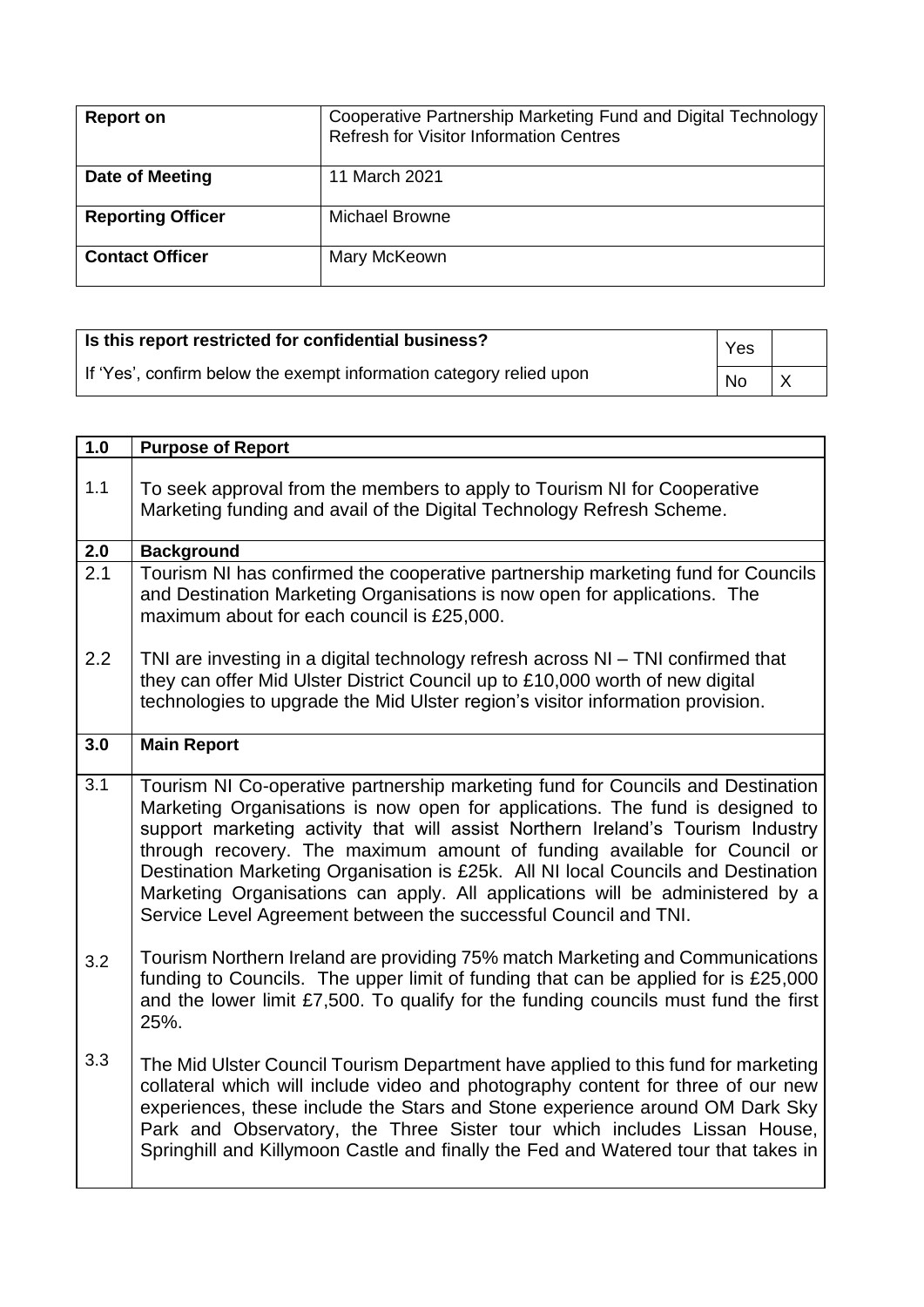|     | the village of Moy including, Wee Buns, Symphonia Gin, Tomney's and Spice<br>Cottage.                                                                                                                                                                                                                                      |
|-----|----------------------------------------------------------------------------------------------------------------------------------------------------------------------------------------------------------------------------------------------------------------------------------------------------------------------------|
| 3.4 | A letter of offer was received from Tourism NI for £21,750 to be matched with<br>£7.250 by Council showing a total committed spend of £29,000.                                                                                                                                                                             |
| 3.5 | In addition to the co-operative marketing funding scheme, Tourism NI has launched<br>a Digital Technology refresh scheme for Visitor Information Centres in NI and high<br>footfall attractions. This scheme will create a better visitor experience and enable<br>Tourism NI to capture visitor movements and behaviours. |
| 3.6 | The available equipment includes touchscreens, iPads and VR stations. All Costs<br>include site visit and installation by Tourism NI supplier, Stuart Bates at Corporate<br>AV (CC).                                                                                                                                       |
| 3.7 | The suggested location include:<br>Burnavon, Cookstown<br>Hill of the O'Neill and Ranfurly House, Dungannon<br>$\bullet$<br>Seamus Heaney HomePlace, Bellaghy<br>$\bullet$<br>OM Dark Sky Park and Observatory<br><b>Bridewell, Magherafelt</b><br>$\bullet$<br>Total amount available per council is £10,000.             |
| 4.0 | <b>Other Considerations</b>                                                                                                                                                                                                                                                                                                |
|     |                                                                                                                                                                                                                                                                                                                            |
| 4.1 | <b>Financial &amp; Human Resources Implications</b>                                                                                                                                                                                                                                                                        |
|     | Financial:                                                                                                                                                                                                                                                                                                                 |
|     | • 25% match funding required for TNI Cooperative Partnership Marketing<br>(£7,250, total project cost £29,000 can be met within the 2020/21 budget)                                                                                                                                                                        |
|     | No cost to council 100% funded for the Digital Technology Refresh.                                                                                                                                                                                                                                                         |
|     | Human: Current staff structure sufficient to manage the project.                                                                                                                                                                                                                                                           |
|     |                                                                                                                                                                                                                                                                                                                            |
| 4.2 | <b>Equality and Good Relations Implications</b>                                                                                                                                                                                                                                                                            |
|     | N/A                                                                                                                                                                                                                                                                                                                        |
| 4.3 | <b>Risk Management Implications</b>                                                                                                                                                                                                                                                                                        |
|     | The project will be managed in accordance with MUDC policies and procedures.                                                                                                                                                                                                                                               |